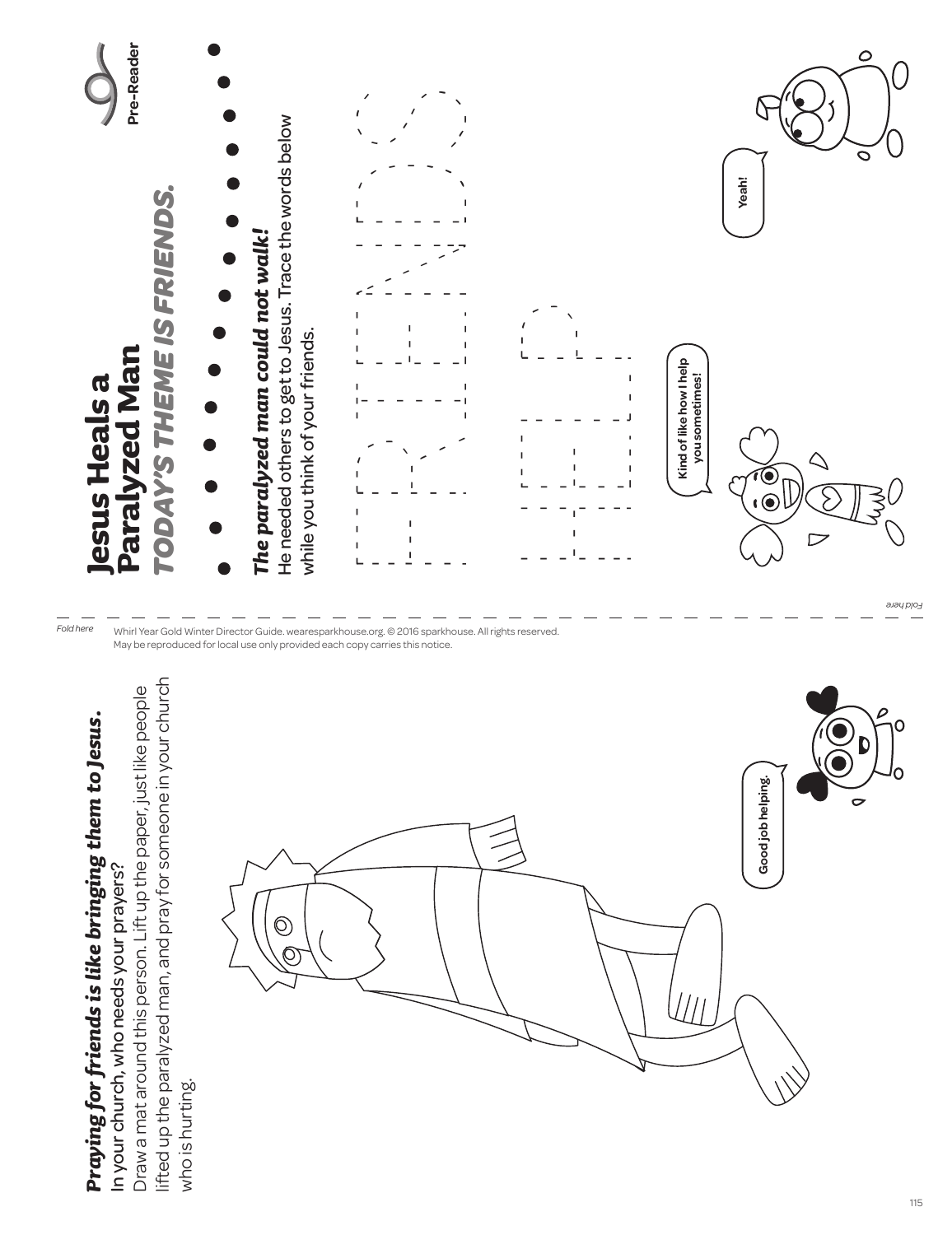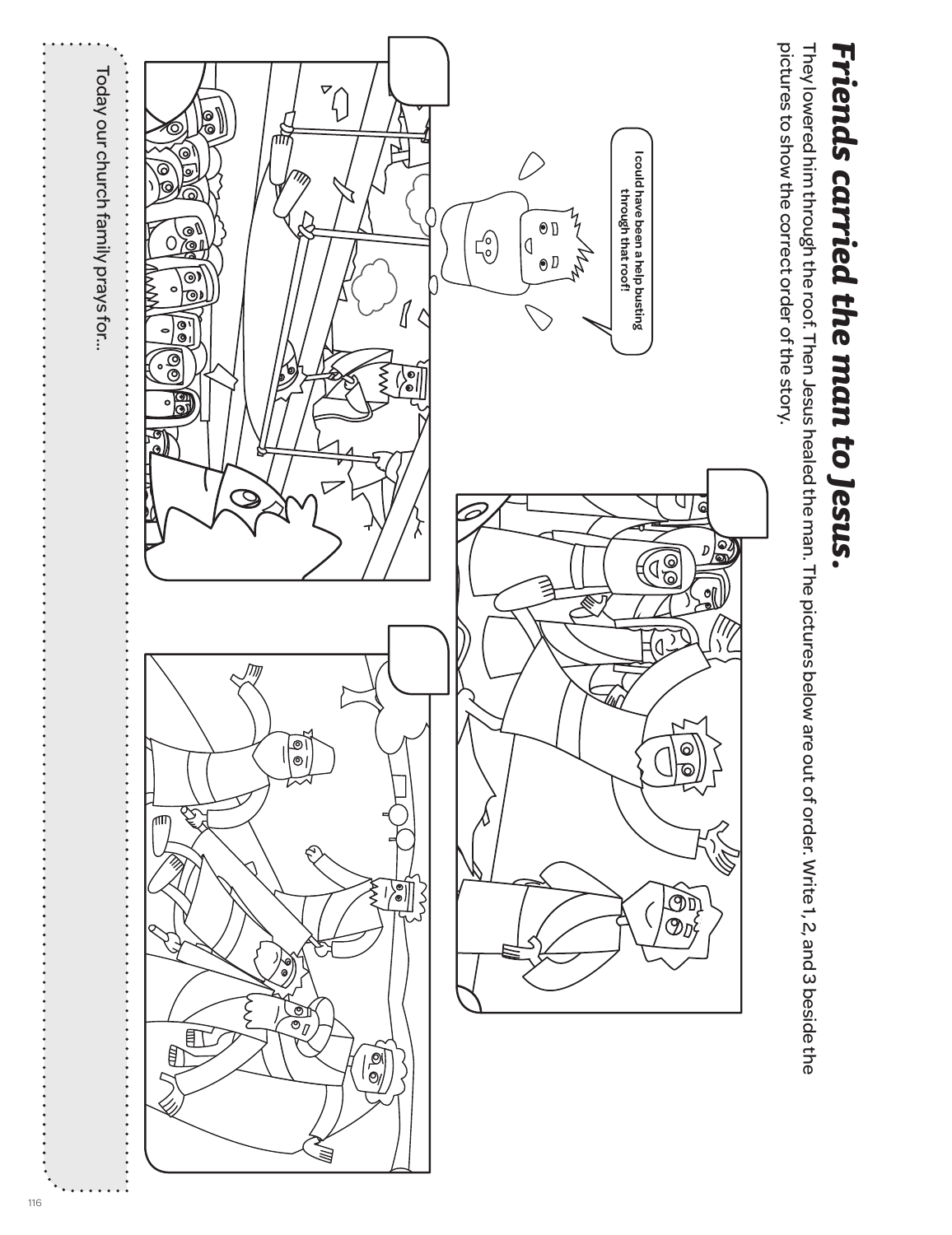| Reader<br>TODAY'S THEME IS FRIENDS.<br>Paralyzed Man<br><b>lesus Heals a</b>                                                                                                                                                                                                                                                                                                                                                                                                                                                                                                | The man in today's story had some great friends!<br>They did everything they could and never gave up. Unscramble the<br>following words from the story. | URAMEPCAN | DYLAZREPA | REIRDCA | WODRC | OFOR | <b>/OEREDI</b> | IVGEIRF                    | NDAS7                                                                                                                                               | <b>Lold here</b> |
|-----------------------------------------------------------------------------------------------------------------------------------------------------------------------------------------------------------------------------------------------------------------------------------------------------------------------------------------------------------------------------------------------------------------------------------------------------------------------------------------------------------------------------------------------------------------------------|---------------------------------------------------------------------------------------------------------------------------------------------------------|-----------|-----------|---------|-------|------|----------------|----------------------------|-----------------------------------------------------------------------------------------------------------------------------------------------------|------------------|
| Fold here<br>Whirl Year Gold Winter Director Guide. wearesparkhouse.org. © 2016 sparkhouse. All rights reserved.<br>May be reproduced for local use only provided each copy carries this notice.<br>nelp:<br>someone before Jesus. On the mat below, draw someone in your<br>congregation who you could carry to Jesus in some way. Pray for<br>prayed for someone who was hurting, it is as if you were bringing<br>What are some ways church friends can<br>If you have ever taken a meal to someone who was sick or<br>those who need healing?<br>that person this week. |                                                                                                                                                         |           |           |         |       |      |                | $\odot$<br>f<br>$\sqrt{2}$ | $\varnothing$<br>$\bigcirc$<br>CAPERNAUM, CARRIED, CROWD, LOWERED,<br>FORGIVE, PARALYZED, ROOF, STAND<br>Looking for word scramble help? Try these: |                  |